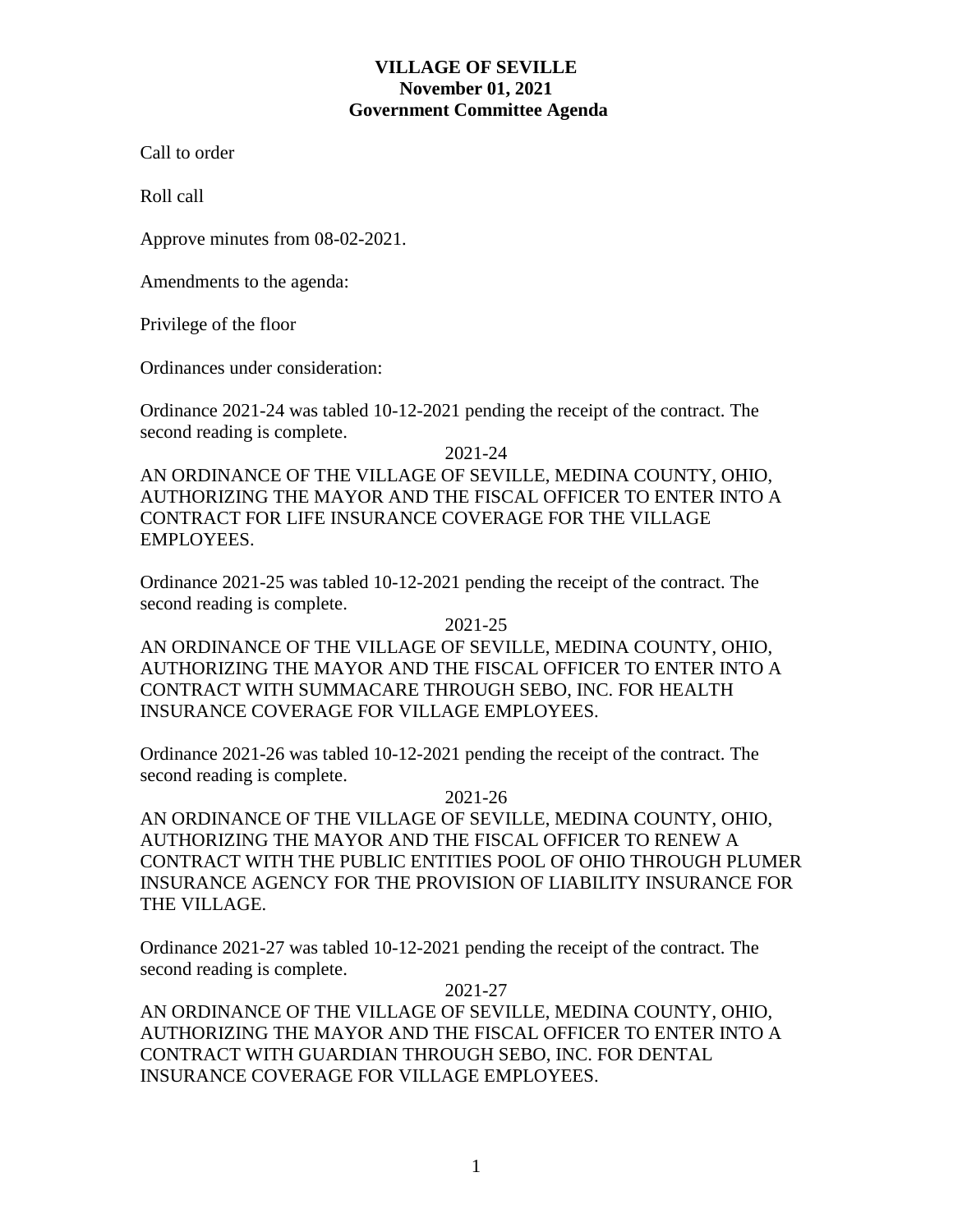# **VILLAGE OF SEVILLE November 01, 2021 Government Committee Agenda**

Ordinance 2021-28 was tabled 10-12-2021 pending the receipt of the contract. The second reading is complete.

2021-28

AN ORDINANCE OF THE VILLAGE OF SEVILLE, MEDINA COUNTY, OHIO, AUTHORIZING THE MAYOR AND THE FISCAL OFFICER TO ENTER INTO A CONTRACT WITH GUARDIAN THROUGH SEBO, INC. FOR VISION INSURANCE COVERAGE FOR VILLAGE EMPLOYEES.

Ordinance 2021-29 was tabled 10-12-2021 pending the receipt of the contract. The second reading is complete.

2021-29

AN ORDINANCE OF THE VILLAGE OF SEVILLE, MEDINA COUNTY, OHIO, APPROVING THE SUBDIVISION PLAT OF THE AUTUMN MEADOWS SUBDIVISION PHASE V.

2021-32

AN ORDINANCE OF THE VILLAGE OF SEVILLE, MEDINA COUNTY, OHIO, AMENDING THE VILLAGE OF SEVILLE'S SALARY AND BENEFIT CODE RELATED TO MERIT RAISES FOR EMPLOYEES FOR THE YEAR 2022 The second reading is complete.

2021-33

AN ORDINANCE OF THE VILLAGE OF SEVILLE, MEDINA COUNTY, OHIO, AMENDING THE VILLAGE OF SEVILLE'S SALARY AND BENEFIT CODE RELATED TO WAGES OF EMPLOYEES OF THE VILLAGE OF SEVILLE FOR THE YEAR 2022.

The second reading is complete.

2021-34

AN ORDINANCE OF THE VILLAGE OF SEVILLE, MEDINA COUNTY, OHIO, APPROVING, ADOPTING, AND ENACTING THE 2022 EDITION OF THE MODEL OHIO MUNICIPAL CODE PUBLISHED BY THE AMERICAN LEGAL PUBLISHING CORPORATION, FOR THE VILLAGE OF SEVILLE; OHIO REPEALING ORDINANCES IN CONFLICT THEREWITH; AND PUBLISHING THE ENACTMENT OF NEW MATTER.

The second reading is complete.

## 2021-35

AN ORDINANCE OF THE VILLAGE OF SEVILLE, MEDINA COUNTY, OHIO, AUTHORIZING THE MAYOR AND THE FISCAL OFFICER TO ENTER INTO A CONTRACT FOR CLEANING SERVICES.

The second reading is complete.

## 2021-37

AN ORDINANCE OF THE VILLAGE OF SEVILLE, MEDINA COUNTY, OHIO, AUTHORIZING THE MAYOR AND THE FISCAL OFFICER TO ENTER INTO AN AGREEMENT WITH THE BOARD OF COUNTY COMMISSIONERS OF MEDINA COUNTY, OHIO RELATIVE TO THE PURCHASE OF MATERIALS. The first reading is completed